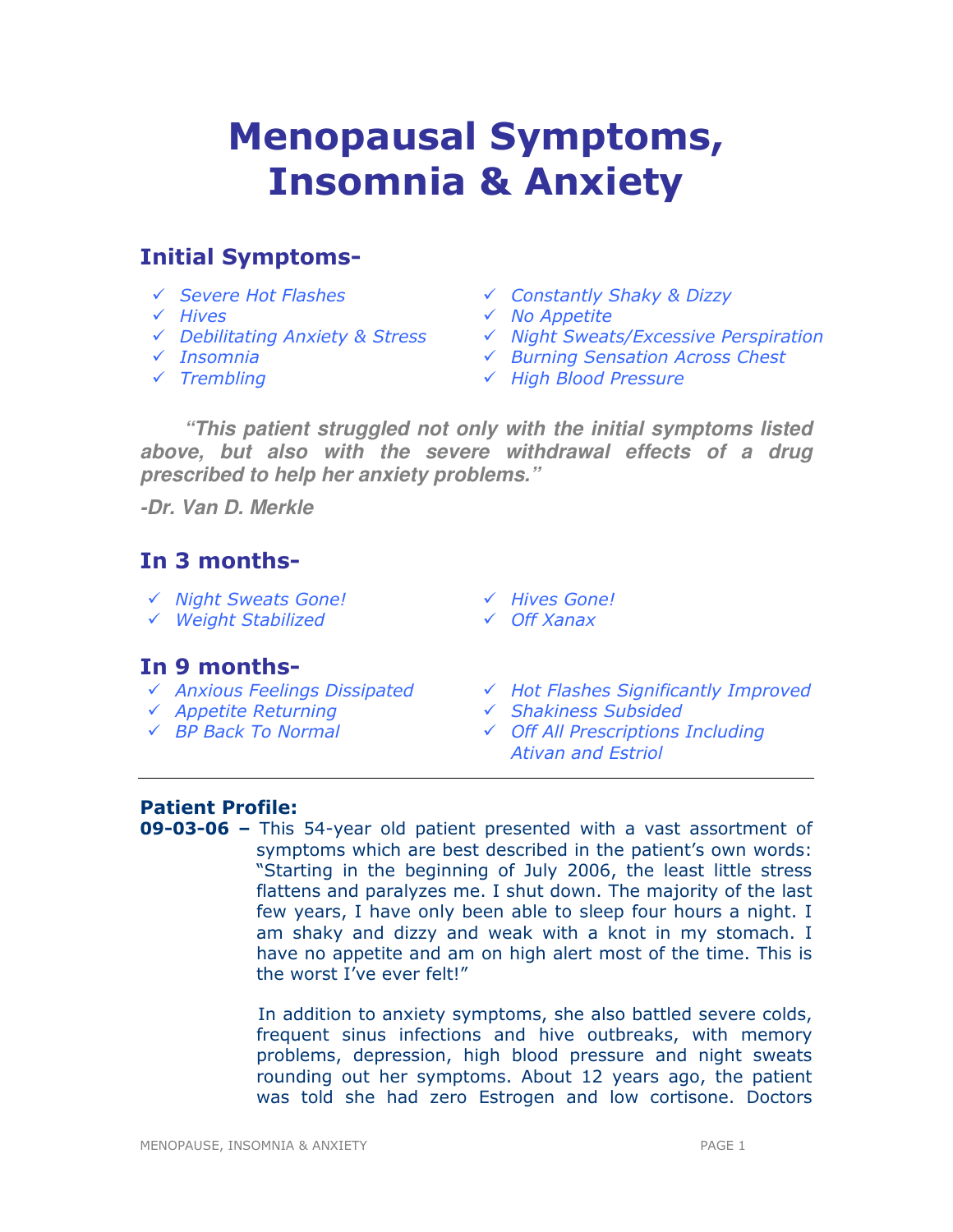prescribed 3mg Estrogen but shortly after she developed breast lumps and switched to a low dose of compound estrogen called Estriol. She felt fine while taking this hormone replacement until one year ago. She had also been prescribed Xanax and Ativan and took Dramamine to help her sleep. At the time of her initial visit, the patient weighed 155 lbs at 5'3" with a BP of 130/99.

#### Patient's tests results:

09-10-06 - Due to the multitude of symptoms, we ran an extended test panel including blood work, a tissue mineral analysis, urinalysis, chelation challenge and metabolic urinalysis. In the blood work we found low SGOT, SGPT, and GGT indicating reduced liver/pancreas function and a low Creatine Kinase showing a slow metabolism. While the monocytes are at clinically low level, this is highly unusual and most likely caused by medication. Another thing we will work to improve is the high cholesterol rate.

|                               |       | Current       | Current        | Prior         |       |        |                          |        |           |                          |        |
|-------------------------------|-------|---------------|----------------|---------------|-------|--------|--------------------------|--------|-----------|--------------------------|--------|
|                               |       | <b>Result</b> | Rating         | <b>Result</b> |       |        |                          |        |           |                          |        |
| <b>Test Description</b>       | Date: | 09/05/2006    |                |               | Delta |        | Healthy                  |        | Clinical  |                          |        |
| Albumin                       |       | 4.70          | hi             |               |       | 4.10   |                          | 4.51   | 3.50      | ÷.                       | 5.50   |
| Globulin                      |       | 2.60          | $\overline{a}$ |               |       | 2.81   | $\overline{a}$           | 3.51   | $1.50 -$  |                          | 4.50   |
| A/G Ratio                     |       | 1.80          | hi             |               |       | 1.22   |                          | 1.60   | 1.10      | ÷.                       | 2.50   |
| <b>Total Bilirubin</b>        |       | 0.50          | Opt            |               |       | 0.39   |                          | 0.93   | $0.10 -$  |                          | 1.20   |
| Alkaline Phosphatase 25-150   |       | 72.00         | Opt            |               |       | 65.00  |                          | 108.00 | 25.00     | $\overline{\phantom{a}}$ | 160.00 |
| Creatine Kinase               |       | 37.00         | lo.            |               |       | 64.00  |                          | 133.00 | 24.00     | $\overline{\phantom{a}}$ | 173.00 |
| LDH                           |       | 160.00        | hi             |               |       | 120.10 |                          | 160.00 | 100.00    | $\sim$                   | 250.00 |
| SGOT (AST) (AST)              |       | 18.00         | lo             |               |       | 18.10  | $\overline{\phantom{a}}$ | 26.00  | 6.00      | $\overline{\phantom{a}}$ | 40.00  |
| SGPT (ALT) (ALT)              |       | 9.00          | lo.            |               |       | 18.10  |                          | 26.10  | 6.00      | $\overline{\phantom{a}}$ | 40.00  |
| GGT                           |       | 12.00         | lo.            |               |       | 22.00  |                          | 39.00  | $6.00 -$  |                          | 55.00  |
| Total Cholesterol             |       | 228.00        | HI             |               |       | 140.10 |                          | 170.00 | 100.00    |                          | 199.00 |
| Triglyceride                  |       | 152.00        | HI.            |               |       | 80.10  | $\overline{a}$           | 115.00 | $10.00 -$ |                          | 149.00 |
| <b>HDL Cholesterol</b>        |       | 61.00         | HI.            |               |       | 50.00  | $\sim$                   | 55.00  | 40.00 -   |                          | 59.00  |
| VLDL Cholesterol              |       | 30.00         | hi             |               |       | 5.10   |                          | 20.10  | $4.10 -$  |                          | 40.10  |
| <b>LDL</b> Cholesterol        |       | 137.00        | HI.            |               |       | 50.10  | $\overline{\phantom{a}}$ | 75.10  | $6.00 -$  |                          | 99.10  |
| Total Cholesterol / HDL Ratio |       | 3.70          | Opt            |               |       | 0.00   |                          | 4.00   | $0.00 -$  |                          | 5.00   |
| Triglyceride/HDL Ratio        |       | 2.50          | hi             |               |       | 1.00   |                          | 2.20   | $0.50 -$  |                          | 4.00   |
| Monocytes                     |       | 4.00          | LO.            |               |       | 5.10   |                          | 7.10   | 4.90      | $\overline{\phantom{a}}$ | 13.00  |
| Eosinophils                   |       | 1.00          | Opt            |               |       | 0.00   |                          | 4.10   | 0.00      | ÷.                       | 7.00   |
| Basophils                     |       | 1.00          | hi             |               |       | 0.00   |                          | 0.00   | 0.00      |                          | 3.00   |

#### Results of Initial Blood Test:

Blue = clinically very high or clinically very low

Red = clinically high or clinically low

Yellow = a little high or a little low; this can be considered a warning sign that the value is not optimal.

More than a dozen clinically high or clinically very high levels appeared in the results of the tissue mineral analysis. Toxic elements like Aluminum, Cadmium, Uranium and Nickel can cause many of the patient's symptoms and also displace vital nutrients which may explain the imbalances seen in the essential elements.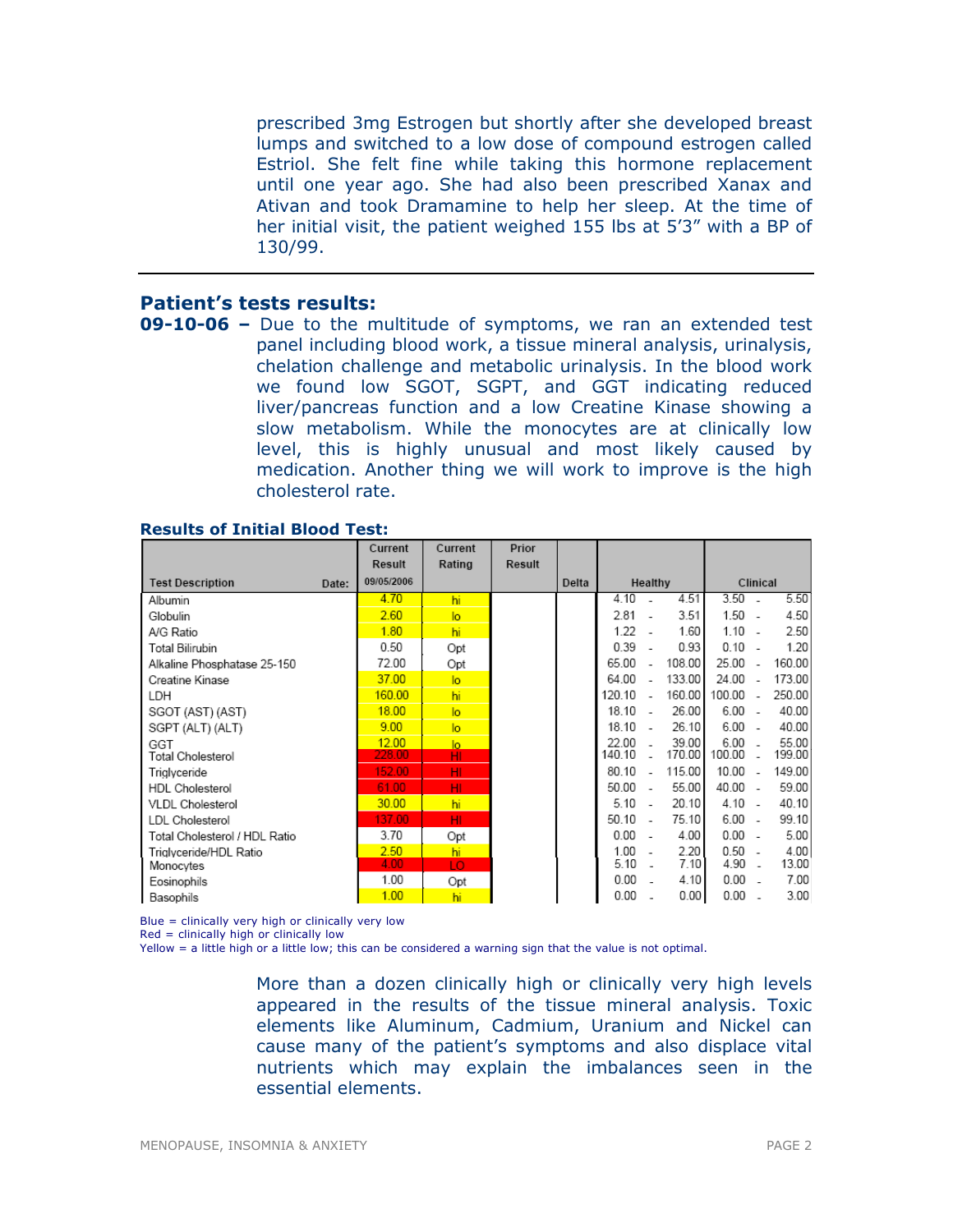|                                  | Current      | Current         | Prior         |       |                          |              |           |              |
|----------------------------------|--------------|-----------------|---------------|-------|--------------------------|--------------|-----------|--------------|
|                                  | Result       | Rating          | <b>Result</b> |       |                          |              |           |              |
| <b>Test Description</b><br>Date: | 09/05/2006   |                 |               | Delta | Healthy                  |              | Clinical  |              |
| <b>Toxic Elements</b>            |              |                 |               |       |                          |              |           |              |
| Aluminum                         | 13.00        | 빏               |               |       |                          | 2.20         |           | 7.00         |
| Cadmium                          | 0.12         |                 |               |       |                          | 0.05         |           | 0.10         |
| Lead                             | 0.70         | hi              |               |       |                          | 0.20         |           | 1.00         |
| Mercury                          | 0.31         | Opt             |               |       |                          | 0.50         |           | 1.10         |
| Uranium                          | 0.09         | ΗĪ              |               |       |                          | 0.03         |           | 0.06         |
| Nickel                           | 1.00<br>0.27 | HI              |               |       |                          | 0.20<br>0.50 |           | 0.40<br>1.00 |
| Titanium                         | 3.00         | Opt             |               |       |                          | 2.00         |           | 3.00         |
| Total Toxic Representation       |              | HI              |               |       | $\overline{\phantom{a}}$ |              |           |              |
| <b>Essential Elements</b>        |              |                 |               |       |                          |              |           |              |
| Calcium                          | 2510.00      | HI              |               |       | $0-$                     | 753.00       | 753.01-   | 1200.00      |
| Magnesium                        | 250.00       | HI              |               |       | $0-$                     | 62.00        | 62.01.    | 140.00       |
| Sodium                           | 9.00         | LO              |               |       | 0-                       | 45.00        | 45.01-    | 180.00       |
| Potassium                        | 3.00         | LO              |               |       | $0 -$                    | 18.00        | $18.01 -$ | 38.00        |
| Copper                           | 7.30         | LO              |               |       | 0-                       | 17.00        | 17.01.    | 35.00        |
| Zinc                             | 310.00       | H <sub>II</sub> |               |       | 0-                       | 160.00       | 160.01-   | 220.00       |
| Manganese                        | 0.09         | LO              |               |       | $0 -$                    | 0.32         | $0.33 -$  | 0.65         |
| Chromium                         | 0.41         | HI              |               |       | 0-                       | 0.31         | $0.32 -$  | 0.40         |
| Phosphorus                       | 157.00       | LO              |               |       | 0-                       | 350.00       | 350.01-   | 400.00       |
| Selenium                         | 0.74         | LO              |               |       | 0-                       | 1.45         | $1.46 -$  | 1.70         |
| Strontium                        | 21.00        | HI              |               |       | 0-                       | 2.90         | $2.91 -$  | 7.60         |

#### Results of Initial Tissue Mineral Analysis:

Blue = clinically very high or clinically very low

Red = clinically high or clinically low

Yellow = a little high or a little low; this can be considered a warning sign that the value is not optimal.

We found even higher levels of toxic elements with the help of a chelation challenge. The column labeled "Pre-Chall" represents the amount of toxins the body is able to eliminate thru the urine on its own. The column labeled "DMSA" is toxic elements flushed from the body with the help of the chelating agent DMSA. Clearly the patient has a difficult time discarding heavier toxic elements like Lead and Mercury.

#### Results of Chelation Challenge:

|                                  | Current            | Current | Prior         |       |            |                   |
|----------------------------------|--------------------|---------|---------------|-------|------------|-------------------|
|                                  | <b>Result</b>      | Rating  | <b>Result</b> |       |            |                   |
| <b>Test Description</b><br>Date: | 09/10/2006         |         | 09/09/2006    | Delta | Healthy    | Clinical          |
| Agent                            | <b>DMSA</b>        |         | Pre-Chall     |       |            |                   |
| Dose                             | 2000 <sub>mg</sub> |         |               |       |            |                   |
| Interval                         | 6                  |         | 6             |       |            |                   |
| <b>Toxic Elements</b>            |                    |         |               |       |            |                   |
| Lead (UA)                        | 16.00              | HI.     | 0.00          | ⊛     | 4.00<br>0- | 5.00<br>$4.01 -$  |
| Mercury (UA)                     | 5.40               | HI.     | 1.60          | ⊛     | 3.00<br>0- | 4.00<br>$3.01 -$  |
| Nickel (UA)                      | 5.60               | Opt     | 7.30          | ٥     | 6.00<br>0- | $6.01 -$<br>12.00 |

Blue = clinically very high or clinically very low

 $Red = clinically high or clinically low$ 

Yellow = a little high or a little low; this can be considered a warning sign that the value is not optimal.

The results of the metabolic urine and saliva test were surprising as they showed no significant toxicity. There were no signs of stress affecting the adrenal glands and there appeared to be significant levels of antioxidants; however, a few nutrients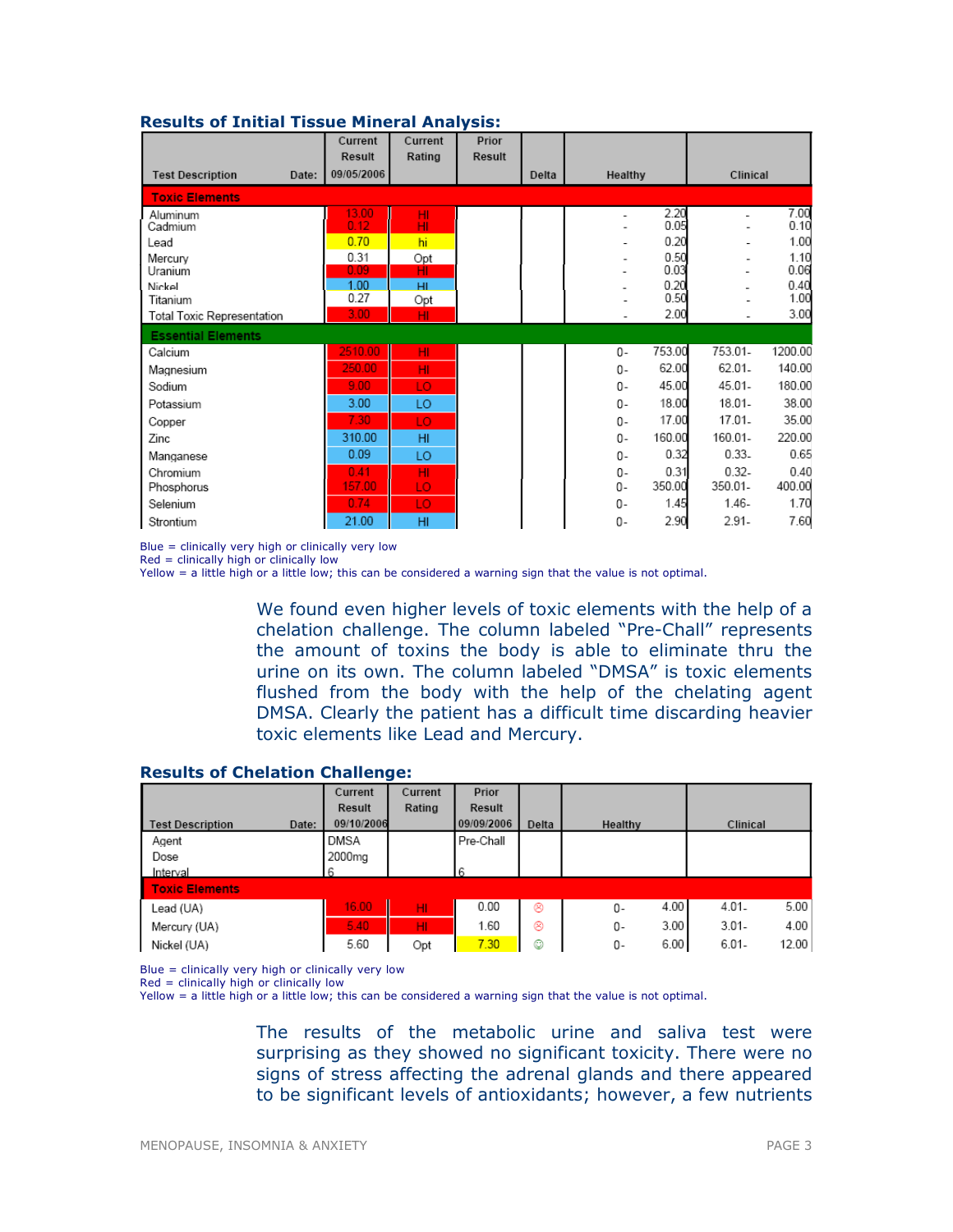tested were insufficient including Vitamin C and Calcium. There was a small amount of protein in the urinalysis showing possible kidney involvement or inflammation.

#### Doctor analysis:

09-20-06 – "Be patient." That's one of the things I recommended while explaining the test results to the patient. There were a lot of imbalances, toxicities and deficiencies that had years to progress to their current level. This was not something to correct overnight. In fact, I told her it may be several months before she noticed significant progress.

> I was surprised by the outcome of the metabolic profile. The adrenals regulate a person's stress response by producing cortisol or adrenaline, and based on the initial evaluation I thought the patient was experiencing adrenal fatigue. Instead, from the testing we see a cluster of interlacing little problems caused several imbalances making it difficult for the body to heal, repair or eliminate toxic elements. Another area of concern was the patient's list of medications. Ativan (prescribed for anxiety/stress) is known to have common withdrawal symptoms including tremors, muscle cramps, vomiting, sweating and convulsions. Should the patient feel well enough to reduce her medication, these withdrawal symptoms may make her feel as though the anxiety is worsening.

> We placed the patient on a chelation cycle to clear out toxic elements and a supplement regimen to resupply stores of vital nutrients. Dietary recommendations were also recommended to bring down the cholesterol levels.

#### Patient assessment:

11-30-06 - The patient had a bumpy first two weeks. As I suspected the Ativan withdrawal symptoms were very difficult for the patient to overcome. Since I did not prescribe this drug, I recommended she consult with her doctor before reducing the dosage. About two weeks after starting her vitamin regimen the patient attempted this but the shaking became worse and she felt overwhelmed by the stress. Her family doctor placed her on Celexa to ease the withdrawal symptoms of Ativan and I reminded the patient it would take time before she no longer needed medications. Two weeks was not long enough to correct the multitude of imbalances causing disorder in her body.

> Two months later the patient retested her blood and chelation challenge and noted she was seeing signs of improvement. Her weight stabilized, memory and concentration improved and the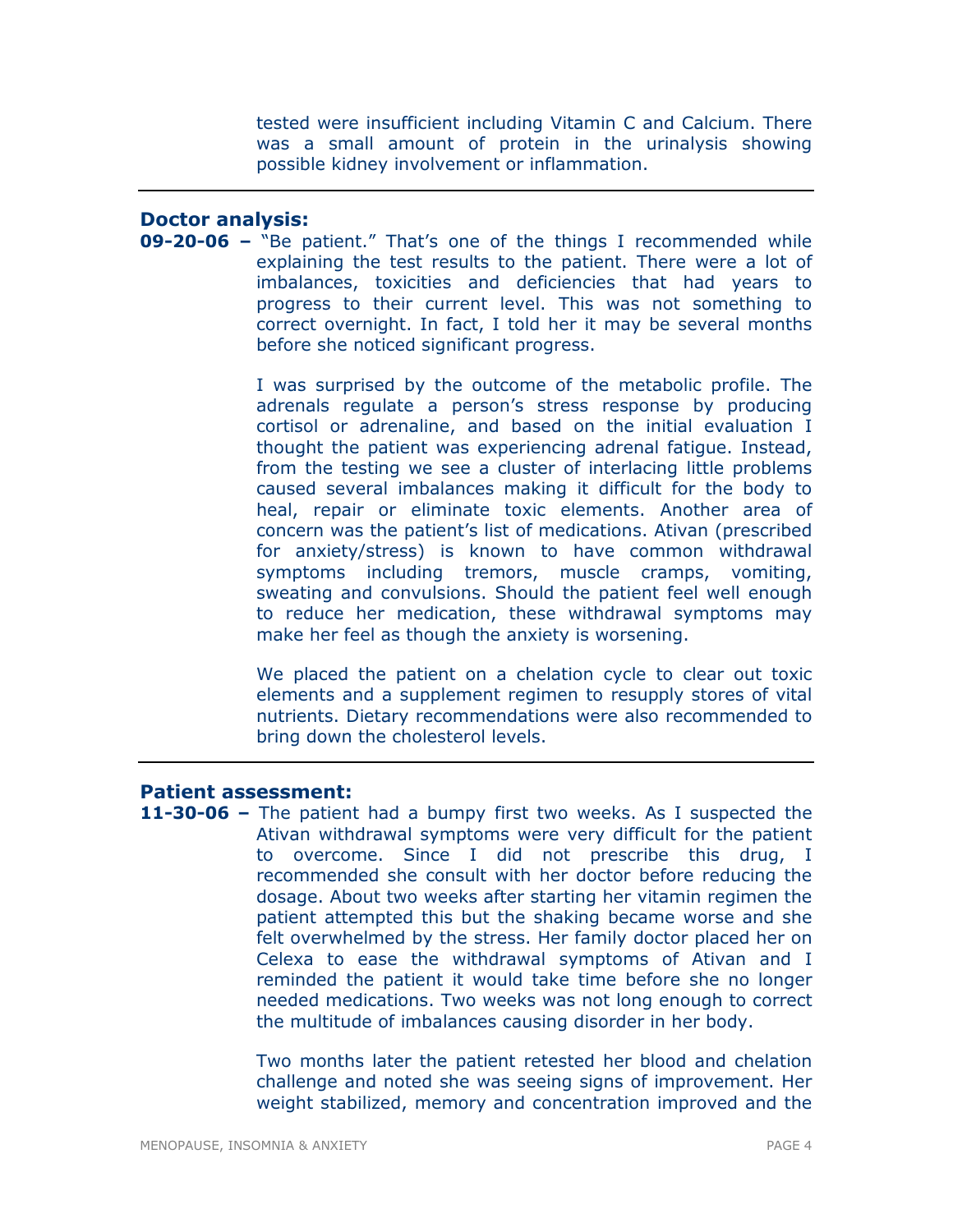hives disappeared. She also noticed a big improvement with hot flashes and night sweats. The patient continued to try and wean off Ativan, but still battled withdrawal symptoms. More than a dozen levels improved on her blood test including the SGPT and SGOT which are liver indicators and the globulin and Creatine Kinase went up showing better efficiency at healing and repair. Based on all these improvements along with the lowered cholesterol levels, I determined the patient made good changes to her diet and was consistently taking the recommended vitamins and minerals.

|                                  | Current       | Current        | Prior         |       |        |                          |        |          |                          |        |
|----------------------------------|---------------|----------------|---------------|-------|--------|--------------------------|--------|----------|--------------------------|--------|
|                                  | <b>Result</b> | Rating         | <b>Result</b> |       |        |                          |        |          |                          |        |
| <b>Test Description</b><br>Date: | 11/30/2006    |                | 09/05/2006    | Delta |        | Healthy                  |        | Clinical |                          |        |
| Albumin                          | 4.60          | hi             | 4.70          | ٧     | 4.10   |                          | 4.51   | $3.50 -$ |                          | 5.50   |
| Globulin                         | 2.70          | $\overline{a}$ | 2.60          | ☺     | 2.81   |                          | 3.51   | $1.50 -$ |                          | 4.50   |
| A/G Ratio                        | 1.70          | hi             | 1.80          | ٨     | 1.22   |                          | 1.60   | 1.10     | $\overline{\phantom{a}}$ | 2.50   |
| Total Bilirubin                  | 0.60          | Opt            | 0.50          |       | 0.39   |                          | 0.93   | 0.10     | ۰.                       | 1.20   |
| Alkaline Phosphatase 25-150      | 63.00         | $\overline{a}$ | 72.00         | ⊛     | 65.00  |                          | 108.00 | 25.00    |                          | 160.00 |
| Creatine Kinase                  | 83.00         | Opt            | 37.00         | ☺     | 64.00  |                          | 133.00 | 24.00    |                          | 173.00 |
| LDH                              | 165.00        | hi             | 160.00        | ⊛     | 120.10 |                          | 160.00 | 100.00   |                          | 250.00 |
| SGOT (AST) (AST)                 | 21.00         | Opt            | 18.00         | ☺     | 18.10  | $\sim$                   | 26.00  | 6.00     | $\overline{\phantom{a}}$ | 40.00  |
| SGPT (ALT) (ALT)                 | 16.00         | $\overline{a}$ | 9.00          | ☺     | 18.10  | - 2                      | 26.10  | 6.00     | $\sim$                   | 40.00  |
| GGT                              | 9.00          | $\overline{a}$ | 12.00         | ⊛     | 22.00  |                          | 39.00  | $6.00 -$ |                          | 55.00  |
| Total Cholesterol                | 219.00        | HI             | 228.00        | ☺     | 140.10 |                          | 170.00 | 100.00   |                          | 199.00 |
| Triglyceride                     | 75.00         | $\overline{a}$ | 152.00        | ☺     | 80.10  |                          | 115.00 | 10.00    |                          | 149.00 |
| <b>HDL Cholesterol</b>           | 72.00         | HI.            | 61.00         | ⊛     | 50.00  | $\overline{\phantom{a}}$ | 55.00  | 40.00 -  |                          | 59.00  |
| <b>VLDL Cholesterol</b>          | 15.00         | Opt            | 30.00         | ٨     | 5.10   | $\sim$                   | 20.10  | $4.10 -$ |                          | 40.10  |
| <b>LDL Cholesterol</b>           | 132.00        | HI             | 137.00        | ☺     | 50.10  | - 14                     | 75.10  | 6.00     | $\overline{a}$           | 99.10  |
| Total Cholesterol / HDL Ratio    | 3.00          | Opt            | 3.70          |       | 0.00   | ÷.                       | 4.00   | 0.00     | - 1                      | 5.00   |
| Triglyceride/HDL Ratio           | 1.00          | Opt            | 2.50          | ☺     | 1.00   |                          | 2.20   | $0.50 -$ |                          | 4.00   |
| Monocytes                        | 6.00          | Opt            | 4.00          | ☺     | 5.10   |                          | 7.10   | 4.90     |                          | 13.00  |
| Eosinophils                      | 1.00          | Opt            | 1.00          |       | 0.00   |                          | 4.10   | 0.00     |                          | 7.00   |
| Basophils                        | 0.00          | Opt            | 1.00          | ٨     | 0.00   |                          | 0.00   | 0.00     |                          | 3.00   |

#### Results of 2nd Blood Test:

Blue = clinically very high or clinically very low

Red = clinically high or clinically low

Yellow = a little high or a little low; this can be considered a warning sign that the value is not optimal.

We put the patient on a milder chelator mid-way thru her 10 week cycle because the DMSA appeared to also pull out Ativan; however significant amounts of toxic elements continued to purge from her system. The patient also quit Celexa because it made her "a zombie".

#### Results of 2<sup>nd</sup> Chelation Challenge:

|                                  | Current    | Current | Prior      |       |            |                   |
|----------------------------------|------------|---------|------------|-------|------------|-------------------|
|                                  | Result     | Rating  | Result     |       |            |                   |
| Date:<br><b>Test Description</b> | 12/29/2006 |         | 09/10/2006 | Delta | Healthy    | Clinical          |
| Lead (UA)                        | 8.70       | HI      | 16.00      | ☺     | 4.00<br>0- | 5.00<br>$4.01 -$  |
| Mercury (UA)                     | 7.10'      | HI      | 5.40.      | ⊛     | 3.00<br>0- | $3.01 -$<br>4.00  |
| Nickel (UA)                      | 6.60       |         | 5.60       | ౧     | 6.00<br>0- | $6.01 -$<br>12.00 |

Blue = clinically very high or clinically very low

 $Red =$  clinically high or clinically low

Yellow = a little high or a little low; this can be considered a warning sign that the value is not optimal.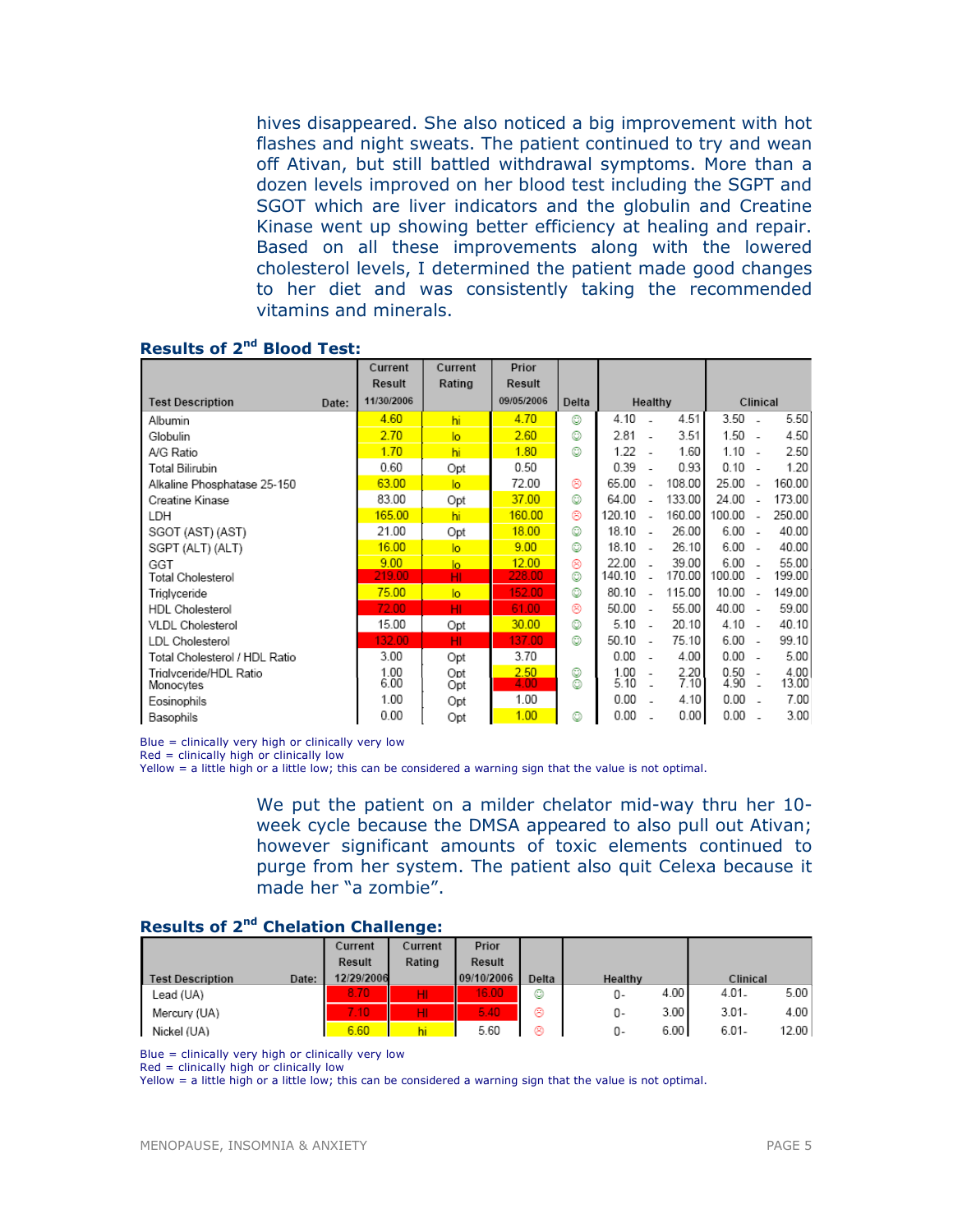**06-12-07** – A few months later, the patient's hard work paid off with several test values entering optimal ranges. Her BP was down to 118/78 and while she was still not sleeping well and felt a little shaky in the morning, her anxiety symptoms had significantly subsided. She was also completely off Ativan and Estriol.

|                               |       | Current    | Current        | Prior         |       |        |                          |        |          |                          |        |
|-------------------------------|-------|------------|----------------|---------------|-------|--------|--------------------------|--------|----------|--------------------------|--------|
|                               |       | Result     | Rating         | <b>Result</b> |       |        |                          |        |          |                          |        |
| <b>Test Description</b>       | Date: | 06/11/2007 |                | 11/30/2006    | Delta |        | Healthy                  |        | Clinical |                          |        |
| Albumin                       |       | 4.50       | Opt            | 4.60          | ☺     | 4.10   |                          | 4.51   | 3.60     | $\overline{\phantom{a}}$ | 4.80   |
| Globulin                      |       | 2.50       | lo             | 2.70          | ⊛     | 2.81   |                          | 3.51   | 1.50     | $\overline{\phantom{a}}$ | 4.50   |
| A/G Ratio                     |       | 1.80       | hi             | 1.70          | ⊛     | 1.22   |                          | 1.60   | 1.10     | - 1                      | 2.50   |
| Total Bilirubin               |       | 0.50       | Opt            | 0.60          |       | 0.39   |                          | 0.93   | 0.10     |                          | 1.20   |
| Alkaline Phosphatase 25-150   |       | 70.00      | Opt            | 63.00         | ☺     | 65.00  |                          | 108.00 | 25.00    | $\overline{\phantom{a}}$ | 160.00 |
| Creatine Kinase               |       | 45.00      | $\overline{a}$ | 83.00         | ⊛     | 64.00  | $\sim$                   | 133.00 | 24.00    | $\overline{\phantom{a}}$ | 204.00 |
| LDH                           |       | 161.00     | hi             | 165.00        | O     | 120.10 | ÷.                       | 160.00 | 100.00   |                          | 250.00 |
| SGOT (AST) (AST)              |       | 22.00      | Opt            | 21.00         |       | 15.00  | $\sim$                   | 26.00  | 6.00     | $\overline{\phantom{a}}$ | 40.00  |
| SGPT (ALT) (ALT)              |       | 18.00      | Opt            | 16.00         | ☺     | 15.00  | - 1                      | 26.10  | 6.00     | $\overline{\phantom{a}}$ | 55.00  |
| GGT                           |       | 12.00      | lo             | 9.00          | ☺     | 22.00  |                          | 39.00  | 6.00     | $\sim$                   | 65.00  |
| Total Cholesterol             |       | 233.00     | HI             | 219.00        | ⊛     | 140.10 |                          | 170.00 | 100.00   | $\overline{\phantom{a}}$ | 199.00 |
| Triglyceride                  |       | 81.00      | Opt            | 75.00         | ☺     | 80.10  | $\sim$                   | 115.00 | 10.00    | $\overline{\phantom{a}}$ | 149.00 |
| <b>HDL Cholesterol</b>        |       | 60.00      | HI             | 72.00         | ☺     | 50.00  | $\overline{\phantom{a}}$ | 55.00  | 40.00    | $\overline{\phantom{a}}$ | 59.00  |
| <b>VLDL Cholesterol</b>       |       | 16.00      | Opt            | 15.00         |       | 5.10   | $\overline{\phantom{a}}$ | 20.10  | 4.10     | $\overline{\phantom{a}}$ | 40.10  |
| <b>LDL Cholesterol</b>        |       | 157.00     | HI             | 132.00        | ⊛     | 50.10  | $\overline{\phantom{a}}$ | 75.10  | 6.00     | $\overline{\phantom{a}}$ | 99.10  |
| Total Cholesterol / HDL Ratio |       | 3.90       | Opt            | 3.00          |       | 0.00   |                          | 4.00   | 0.00     | $\overline{\phantom{a}}$ | 5.00   |
| Triglyceride/HDL Ratio        |       | 1.35       | Opt            | 1.00          |       | 1.00   |                          | 2.20   | $0.50 -$ |                          | 4.00   |
| Monocytes                     |       | 6.00       | Opt            | 6.00          |       | 5.10   |                          | 7.10   | 4.00     | $\overline{\phantom{a}}$ | 13.00  |
| Eosinophils                   |       | 2.00       | Opt            | 1.00          |       | 0.00   |                          | 4.10   | 0.00     |                          | 7.00   |
| Basophils                     |       | 0.00       | Opt            | 0.00          |       | 0.00   |                          | 0.00   | 0.00     |                          | 3.00   |

#### Results of 3rd Blood Test:

Blue = clinically very high or clinically very low

Red = clinically high or clinically low

Yellow = a little high or a little low; this can be considered a warning sign that the value is not optimal.

We saw higher levels of Lead coming out in the third chelation challenge, likely because she was back to using the full strength chelator. The flushing of higher levels of toxic elements may be the reason some blood values like cholesterol became worse. As a protector for nerves, cholesterol will often rise during chelation periods. Lead affects hormones, digestion and bone strength and was likely a main source of her problems.

## Results of 3rd Chelation Challenge:

|                         |       | Current       | Current | Prior      |       |         |      |          |       |
|-------------------------|-------|---------------|---------|------------|-------|---------|------|----------|-------|
|                         |       | <b>Result</b> | Rating  | Result     |       |         |      |          |       |
| <b>Test Description</b> | Date: | 06/13/2007    |         | 12/29/2006 | Delta | Healthy |      | Clinical |       |
| Lead (UA)               |       | 19.00         | HI.     | 8.70       | ⊛     | 0-      | 4.00 | $4.01 -$ | 5.00  |
| Mercury (UA)            |       | 4.70          | HI      | 7.10       | ☺     | 0-      | 3.00 | $3.01 -$ | 4.00  |
| Nickel (UA)             |       | 8.60          | hi      | 6.60       | ⊛     | 0-      | 6.00 | $6.01 -$ | 12.00 |

Blue = clinically very high or clinically very low

Red = clinically high or clinically low

Yellow = a little high or a little low; this can be considered a warning sign that the value is not optimal.